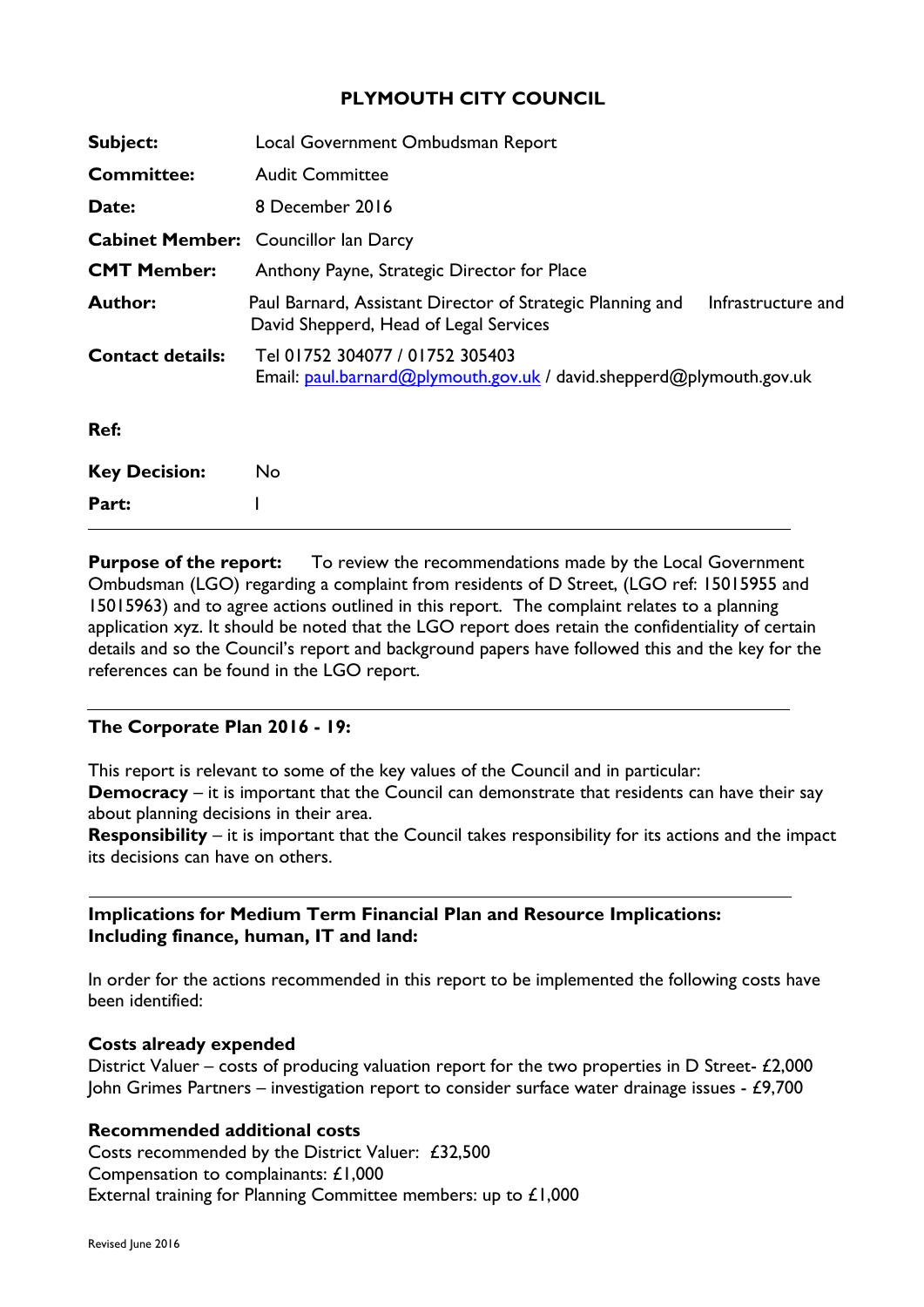It is proposed that all these costs are met from the existing Strategic Planning and Infrastructure revenue budget. In relation to the review of any new requirement for planners to have chartered town planner status through the Royal Town Planning Institute, any additional costs arising from this review to also be met from the Strategic Planning & Infrastructure budget.

# **Other Implications: e.g. Child Poverty, Community Safety, Health and Safety and Risk Management:**

None.

# **Equality and Diversity:**

No implications

#### **Recommendations and Reasons for recommended action:**

It is recommended that the following actions are undertaken in response to the LGO recommendations:

- 1. Following the publication of the valuation report for the properties in D Street by the District Valuer on 21st November 2016 it is proposed that the Council should pay the complainant Ms C £17,500 and the complainant Mr and Mrs B £15,000.
- 2. Following the publication of the drainage report by John Grimes Partners it is proposed that no further action is required with regard to alleged deficiencies in the soakaways in the new development subject to planning application xyz.
- 3. Following the recommendations of the LGO report it is proposed that both the complainants are each given £500 compensation and provided with an apology.
- 4. Following the recommendation of the LGO report officers make arrangements for external independent training for Planning Committee members through the Planning Advisory Service.

In addition, to further improve the future resilience of future planning decisions, it is recommended that the Assistant Director of Strategic Planning & Infrastructure be instructed to review the requirement for planning officers to have Chartered Town Planner status through the Royal Town Planning Institute.

#### **Alternative options considered and rejected:**

The alternative option would be for Members not to agree to the actions proposed for the recommendations provided by the LGO. This option has been rejected because, even though the LGO has no legal power to force the Council to follow its recommendations, the LGO is likely to issue a public non compliance report if it considers that the Council has not properly considered the recommendations of the LGO.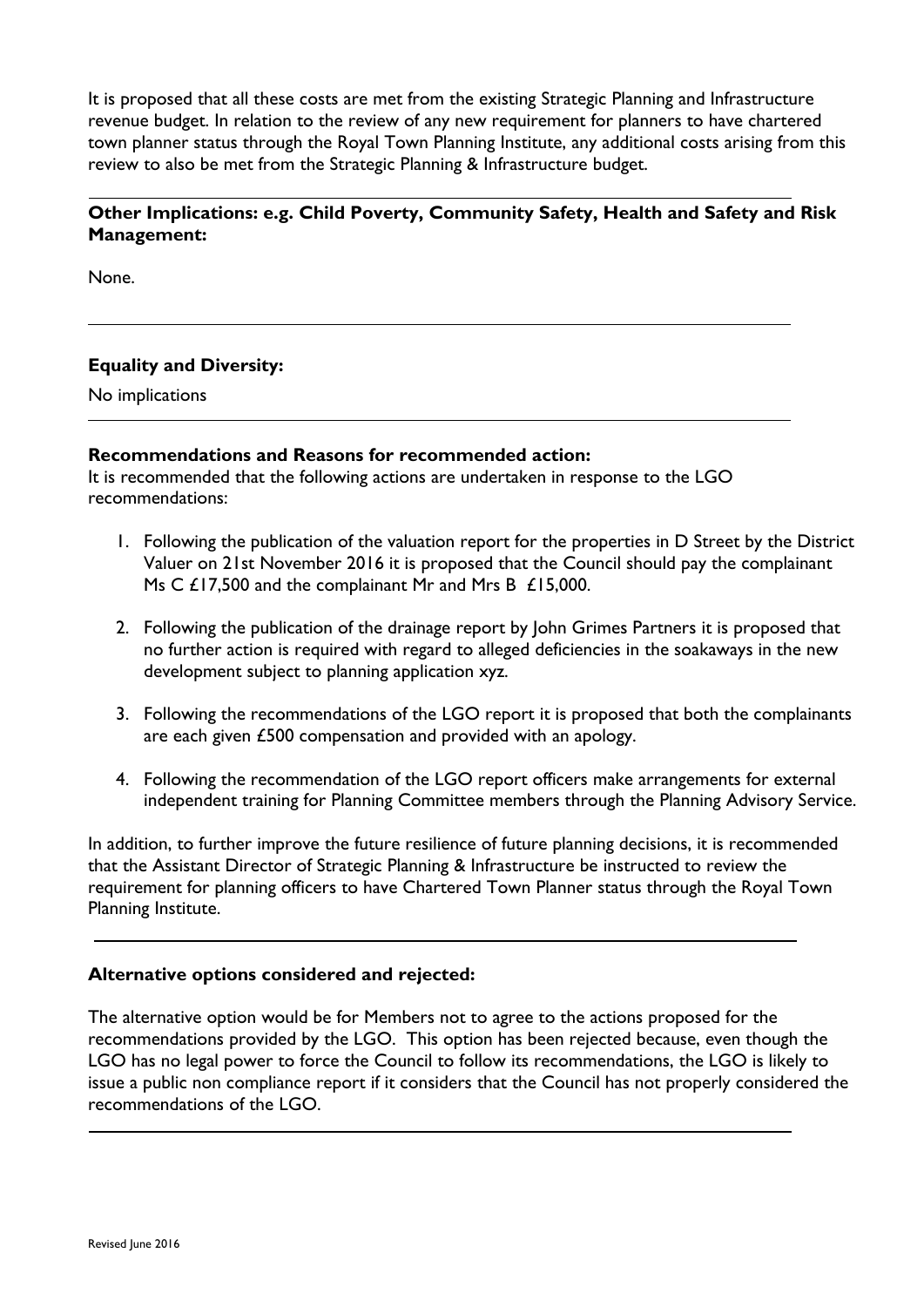# **Published work / information:**

# **Background papers:**

| Title                                                                                                                                                            | Part 1<br>Part II<br><b>Exemption Paragraph Number</b> |  |  |  |  |  |  |   |  |
|------------------------------------------------------------------------------------------------------------------------------------------------------------------|--------------------------------------------------------|--|--|--|--|--|--|---|--|
|                                                                                                                                                                  |                                                        |  |  |  |  |  |  | 6 |  |
| Report by the Local Government<br>Ombudsman - investigation into<br>complaints against Plymouth City<br>Council (ref 15015955 and<br>15015963), I September 2016 | $\mathbf{x}$                                           |  |  |  |  |  |  |   |  |
| Valuation report District Valuer,<br>21st November 2016                                                                                                          | $\mathsf{x}$                                           |  |  |  |  |  |  |   |  |
| Interim Report John Grimes<br>Partnership, 25 November 2016<br>(including plans and sections and<br>borehole monitoring data)                                    | $\mathbf x$                                            |  |  |  |  |  |  |   |  |

# **Sign off:**

| Fin                                                                  | 161 | Leg | LS/2 |     | Mon DVS   HR |  |  | <b>Assets</b> |  |  | Strat |  |
|----------------------------------------------------------------------|-----|-----|------|-----|--------------|--|--|---------------|--|--|-------|--|
|                                                                      | 713 |     | 1094 | Off | 2693         |  |  |               |  |  | Proc  |  |
|                                                                      | O   |     | /IP/ |     |              |  |  |               |  |  |       |  |
|                                                                      |     |     | Nov  |     |              |  |  |               |  |  |       |  |
|                                                                      |     |     |      |     |              |  |  |               |  |  |       |  |
| <b>Originating SMT Member</b>                                        |     |     |      |     |              |  |  |               |  |  |       |  |
| Has the Cabinet Member(s) agreed the content of the report? Yes / No |     |     |      |     |              |  |  |               |  |  |       |  |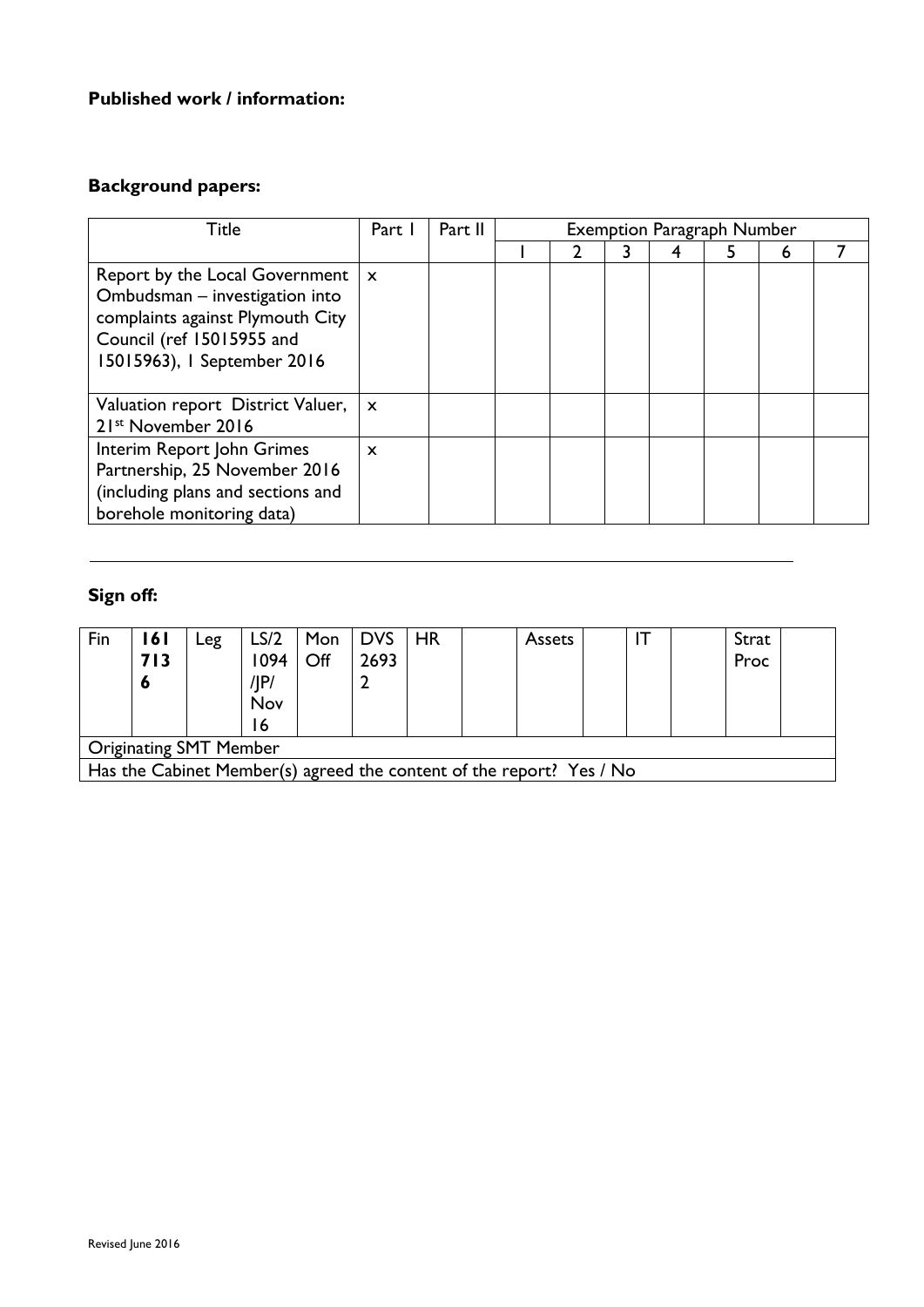# **1.0 Background**

- 1.1 On 26<sup>th</sup> November 2013 planning permission xyz was granted for a new development., This application was a revision to a previously approved planning permission *abc*. The application was granted by Planning Committee.
- 1.2 Following the commencement of works on site the Council received complaints from Mr and Mrs B and Ms C both of D Street and these complaints were responded to by the Council on 25<sup>th</sup> September 2014. The complaints are summarised below:
	- Changes were made to the Decision Notice after it had been published.
	- There were inaccuracies in the case officer report regarding the impact of the development.
	- The development had not been built in accordance with the approved plans.
	- There was inadequate public consultation on the planning application.
	- The ecology report was out of date.
- 1.3 The complainants were not satisfied with the Council response and therefore referred the matter to the Local Government Ombudsman (LGO) for consideration. There followed a very detailed investigation by the LGO on the matters originally raised by the complainants and further matters that arose during the investigation. In addition to the complaints raised in paragraph 1.2 the LGO investigated a number of additional matters, the primary ones being summarised below:
	- The extent to which the Council considered surface water drainage and the need for consultation with the Environment Agency on this matter.
	- The extent to which the Council properly considered the protection of a Devon hedge on the boundary of the development.

#### **2.0 The investigation of the complaints**

2.1 The Council has admitted to a number of errors in the way it considered planning application xyz and, as a consequence put in place a number of measures to minimise the risk of these errors arising in the future. These are summarised below.

#### **Changes to the Decision Notice**

- 2.2. The LGO considers that the Council was wrong to change a Decision Notice after it was initially issued. The Council admits this was an error. The reason for this change was because the plan numbers in the Decision Notice were incorrectly identified as those from the original planning application. Because the Council considered the error was due entirely to an administrative oversight by the case officer it was considered that no harm was caused by amending the original Decision Notice.
- 2.3 It is acknowledged that there is no legal basis to amend a Decision Notice in this way and therefore the Council has amended its policy on such matters. If a case officer realises that an error has been made, the matter must now be referred to the Head of Development Management and the Council's Senior Planning Lawyer to agree an appropriate course of action.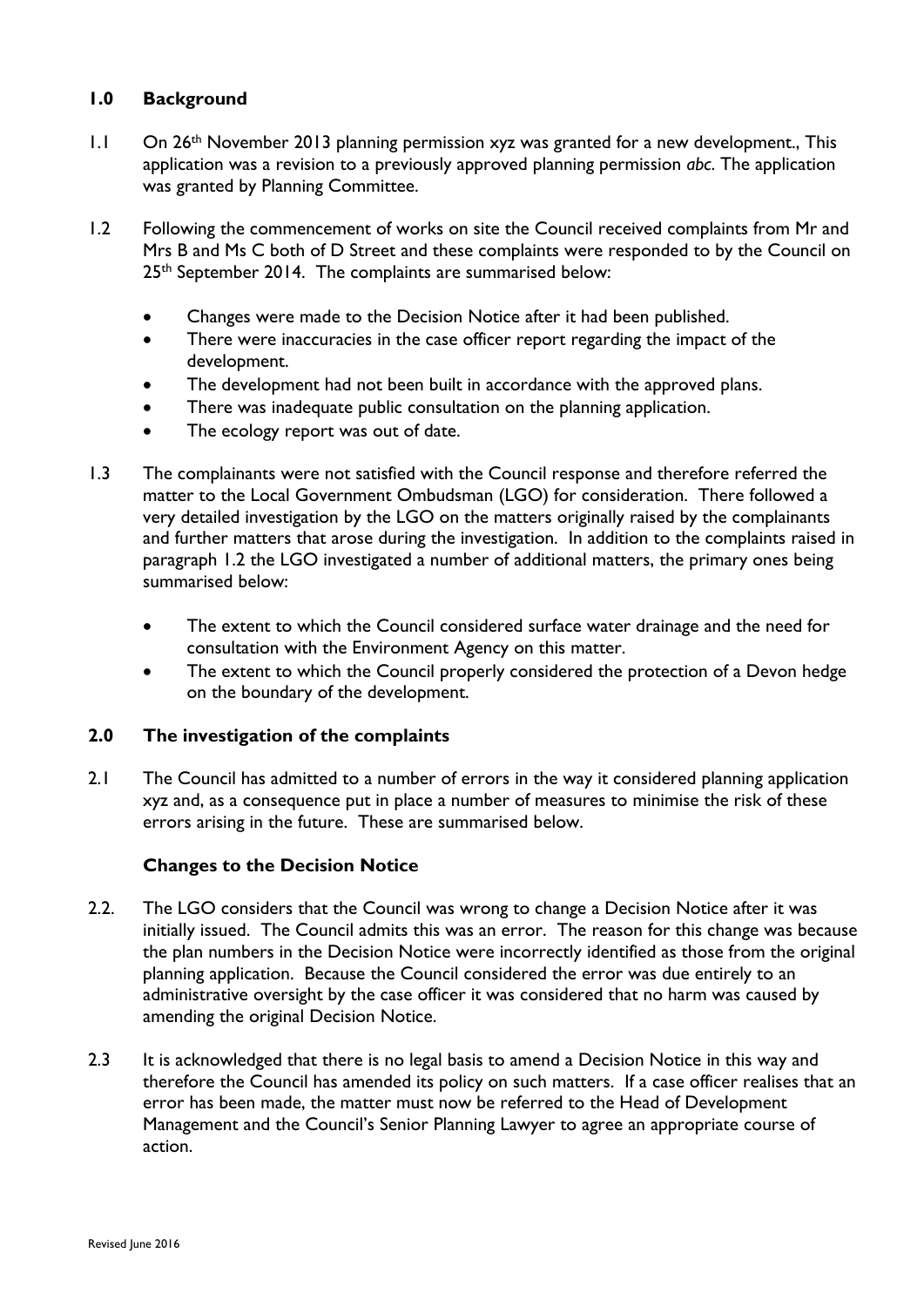#### **Inaccuracies in the case officer report**

- 2.4 The LGO considers that the case officer report did not properly consider the impact of the development on the complainants' properties and the case officer did not explain these points adequately to Members of the Planning Committee.
- 2.5 Whilst the Council does not admit to any inaccuracies in the case officer report it does admit that the report could have better explained the potential harm that the development would have on the complainants' property. This harm could also have been explained more fully to Members of the Planning Committee. One of the recommendations in this report is therefore for the Strategic Planning and Infrastructure Department to review the resilience of its Planning officers and to look to ensuring that all relevant officers obtain chartered planning status through the Royal Town Planning Institute (RTPI).

#### **Inadequacy of the public consultation for the planning application**

- 2.6 The LGO considers that the public consultation was inadequate, that site notices were not erected as indicated by the case officer and the complainants were not given adequate opportunity to be aware of, or comment on, planning application xyz.
- 2.7 The Council strongly disputes that it did not carry out adequate public consultation. It maintains that site notices were erected in accordance with its own publicity code and has provided documentary evidence that one of the complainants was contacted by email to advise of the Planning Committee meeting. However, in order that the Council can evidence in the future that it has met its own public consultation requirements, officers now take a photograph of all site notices in situ when they are erected and provide a written record of all site visits undertaken.

#### **Consultation on surface water drainage solutions**

- 2.8 The LGO considers that the Council should have consulted the Environment Agency on the appropriate surface water drainage solution for the development. As the planning application site area exceeded 1 hectare the Environment Agency were, at the time, a statutory consultee. The legislation has since changed with the introduction of the Local Lead Flood Authority to consider certain developments. The reason given by the case officer why the Environment Agency was not consulted was because the area of development was less than 1 hectare (excluding the part of the site to be retained as open space). The Council admits it was wrong to make this conclusion following the receipt of independent legal advice on this matter.
- 2.9 Although the Council has always maintained that the surface water drainage solution is sufficient for the development and has received no evidence from the LGO that there are any deficiencies now that the development has been built, the statutory consultation requirements for surface water drainage have been reinforced by managers with case officers.
- 2.10 In addition to the above the Head of Development Management undertook a workshop with all case officers to ensure that the lessons outlined above are learnt and changes have been made to the Development Management Officer Manual to reinforce these points.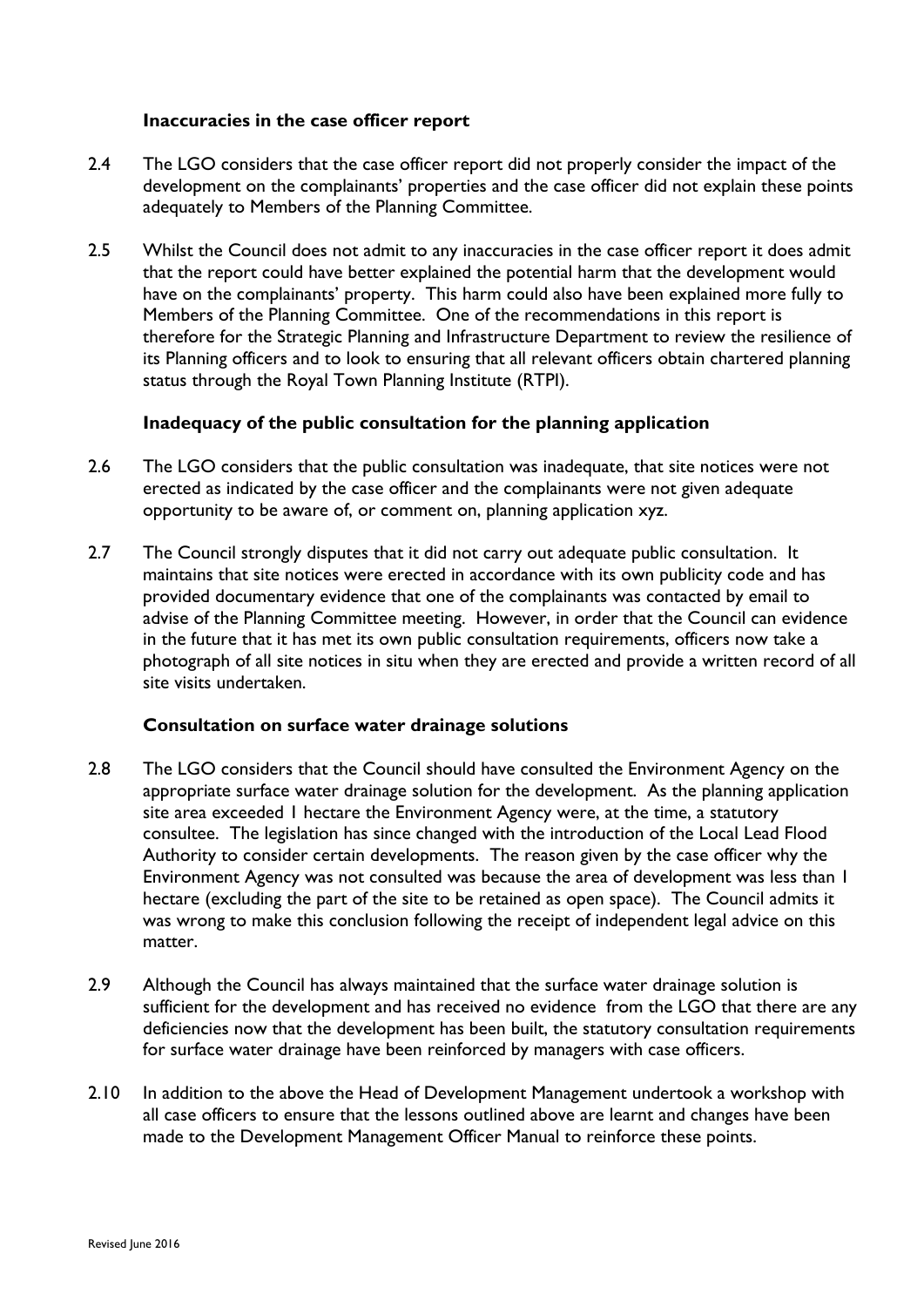# **3.0 The LGO response**

- 3.1 Notwithstanding the response provided by the Council to the complaints, as outlined in section 2 of this report, the LGO published a report of its recommendations on 1<sup>st</sup> September 2016, which was then made public on  $15<sup>th</sup>$  September 2016. The lengthy delay in the publication of the LGO report was due in part to the number of disagreements that the Council had with the LGO over the accuracy of the LGO's initial findings, the harm that resulted to the complaints and the appropriate remedy to this harm. However the LGO considers that "[the Council] has shown no regard to the harm it may have caused, nor any understanding of the principles of natural justice, in particular that it cannot judge in its own cause".
- 3.2 The LGO made four recommendations and these are outlined below:
	- 1. Ask the District Valuer to assess the current value of the complainants' two properties and the value that would have been attributed to each of the properties in the event that the development had been constructed in accordance with the plans previously agreed (*Abc).* The Council should pay Mr and Mrs B the difference between the two valuations on their property and it should pay Ms C the difference between the two valuations on hers. Unless the Council has a legally binding arrangement in place for the developer to replace the Devon hedge bank, the current valuations should make no assumptions about its ability to provide screening;
	- 2. Pursue the proposals in its drainage report. If the soakaways are deficient and it is not able to take appropriate remedial action against the developer, it should remedy the deficiencies so far as are necessary to protect the complainants' properties and this work should be complete before the onset of winter. Engineers commissioned by the Council have said how, as a last resort, a drain could be laid along the footpath on land the Council owns;
	- 3. Apologise to each family and pay each £500 in recognition of the time and trouble to which they have been put, the frustration they have experienced and their consequent loss of confidence in the Council; and
	- 4. Arrange for all Members of its planning committee to have at least one day's training from professionally qualified planning officers who are not employed by the Council. The purpose of the training should be to ensure Members are equipped and confident to challenge the view of planning officers prior to making decisions.

# **4.0 Council response**

# **4.1 LGO Recommendation 1- valuations**

4.1.1 The Council commissioned the District Valuer to undertake a valuation as outlined in recommendation 1. The District Valuer concluded that "it is a difficult and somewhat subjective judgement" as to whether the development has impacted on the value of the complainant properties. However, the District Valuer did conclude that there would be a relatively small variation in the valuation of the properties that amounted to 6.2% of the value of Ms C's property and 5.8% of Mr and Mrs B's property. This equates to compensation of £17,500 to Ms C and £15,000 to Mr and Mrs B.